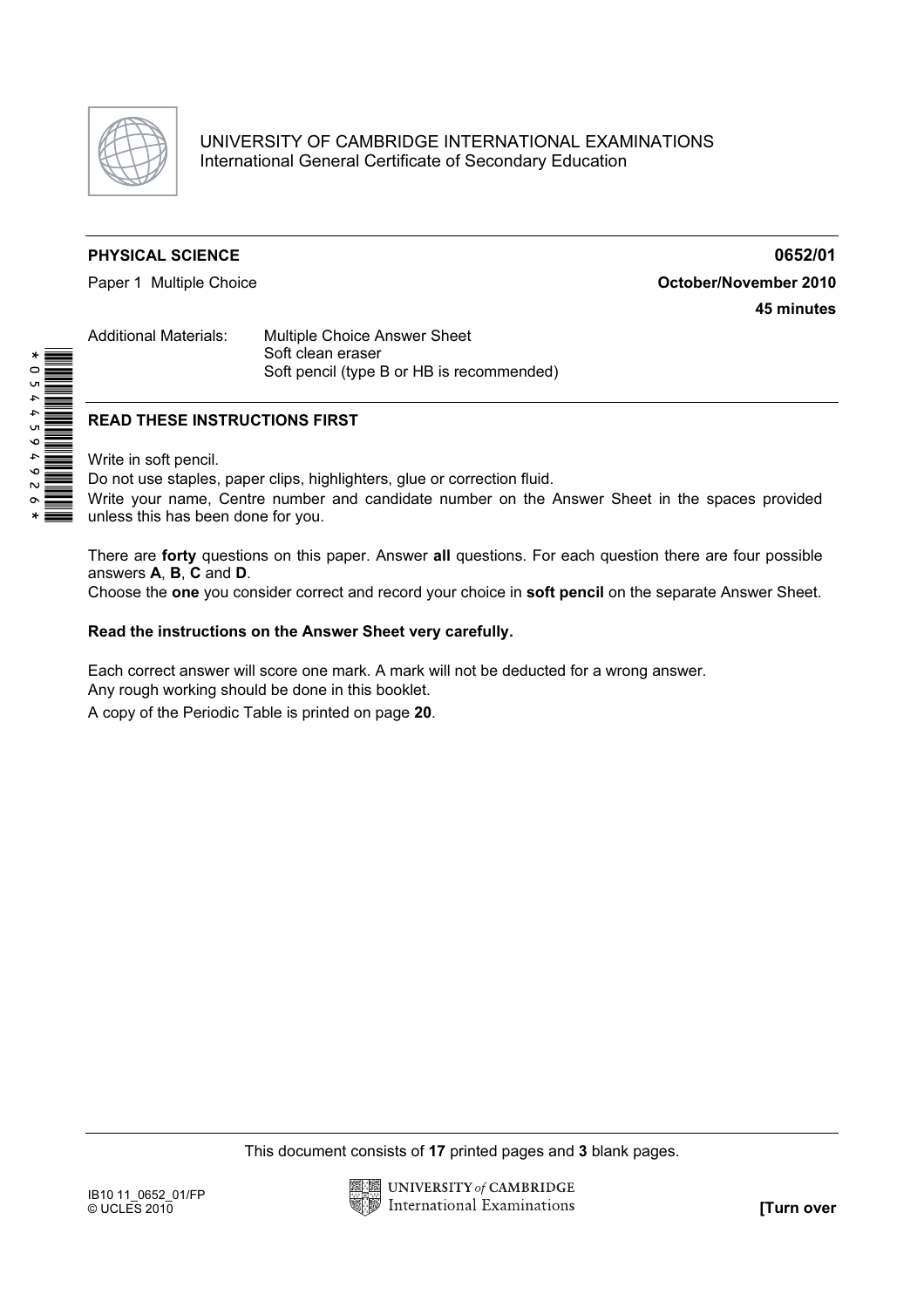1 Some students are asked to explain why gases diffuse more readily than liquids.

Three of their suggestions are:

- 1 gas molecules are further apart;
- 2 gas molecules move more rapidly;
- 3 liquid molecules vibrate around fixed positions.

Which suggestions are correct?

- A 1 only B 1 and 2 C 2 only D 3 only
- 2 Which substance in the table has ionic bonding?

|   | boiling point | electrical conductivity |        |                  |  |
|---|---------------|-------------------------|--------|------------------|--|
|   | /°C           | solid                   | molten | aqueous solution |  |
| А | $-80$         | poor                    | poor   | quite good       |  |
| в | $-26$         | poor                    | poor   | poor             |  |
| С | 1206          | poor                    | good   | good             |  |
| D | 4875          | good                    | good   | insoluble        |  |

3 Element Y is in the second Period of the Periodic Table.

An atom of element Z has six more protons than an atom of element Y.

Which statement must be correct?

- A Elements Y and Z are in the same Period.
- **B** Elements Y and Z have the same number of electrons in the first shell.
- C Element Z has six more electrons in its outer shell than element Y.
- D The nucleon number of element Z is six more than that of element Y.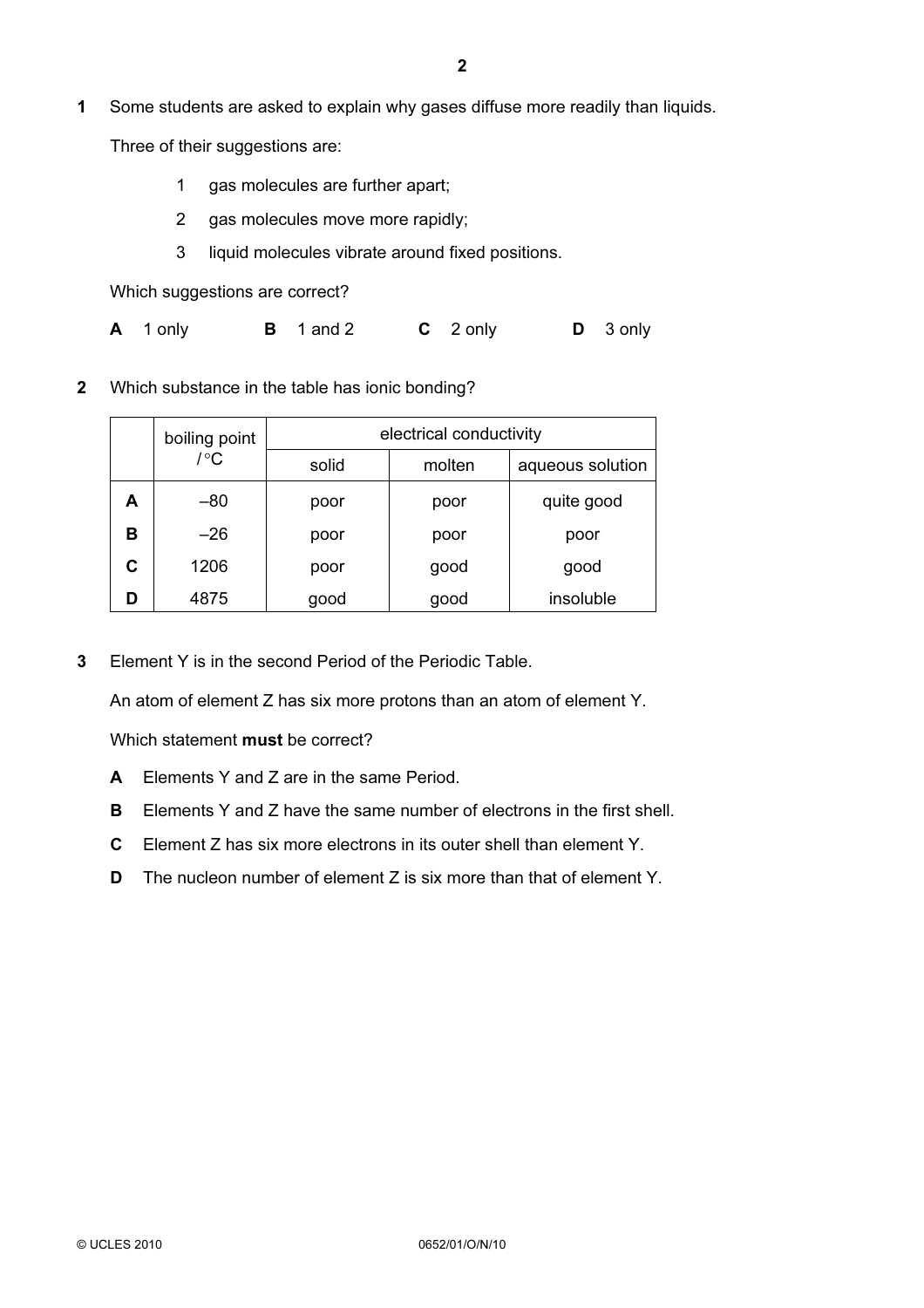$H_2SO_4 + 2KHCO_3 \rightarrow K_2SO_4 + 2H_2O + 2CO_2$  $H_2SO_4 + 2KOH \rightarrow K_2SO_4 + 2H_2O$  $H_2SO_4 + MgCO_3 \rightarrow MgSO_4 + H_2O + CO_2$  $H_2SO_4 + MgO \rightarrow MgSO_4 + H_2O$ 

Which compound gives the greatest mass of water when 10 g of it reacts with an excess of sulfuric acid?

$$
[M_{\text{r}} : \text{MgO}, 40; \text{MgCO}_3, 84; \text{ KOH}, 56; \text{KHCO}_3, 100]
$$
\n**A** KHCO<sub>3</sub>     **B** KOH     **C** MgCO<sub>3</sub>     **D** MgO

5 The temperature of two solutions is measured before, during and after they react with each other.

The graph shows the results.



Which terms must apply to this reaction?

|    | endothermic | neutralisation |
|----|-------------|----------------|
| А  |             |                |
| в  |             | χ              |
| C. |             |                |
| n  |             |                |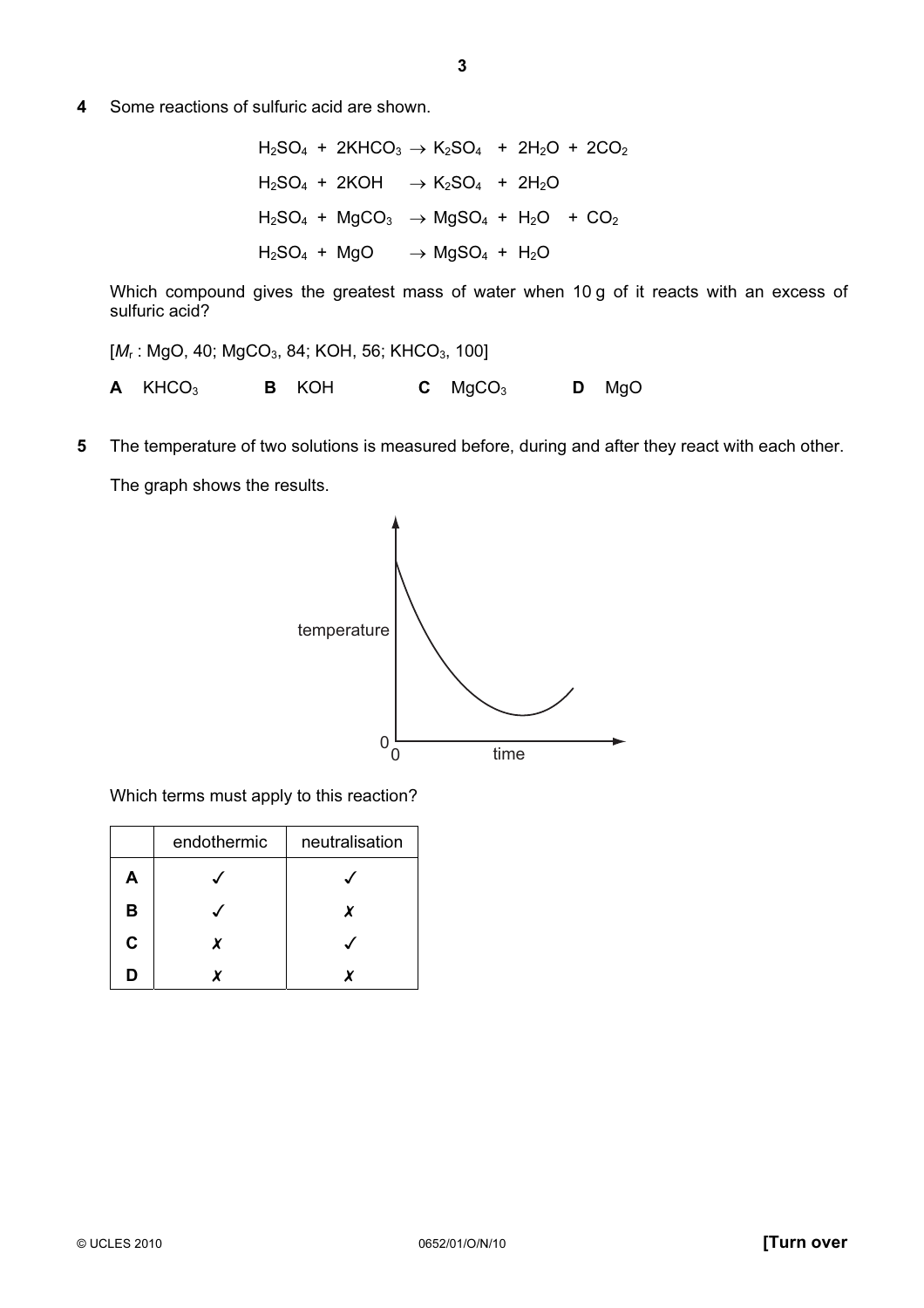6 The diagram shows a cup of tea with a spoon in it.



What will not make the sugar in the tea dissolve more quickly?

- A adding more sugar
- **B** stirring the tea
- C using hotter water
- **D** using more water
- 7 Which change shows a reduction?



- 8 A colourless solution of solid X has lost its label. Possible identities of X are shown.
	- 1 sodium carbonate
	- 2 sodium hydroxide
	- 3 sodium chloride

The solution reacts with an acid, forming a salt and water only.

What could X be?

A 1 only B 1 or 2 only C 1, 2 or 3 D 2 only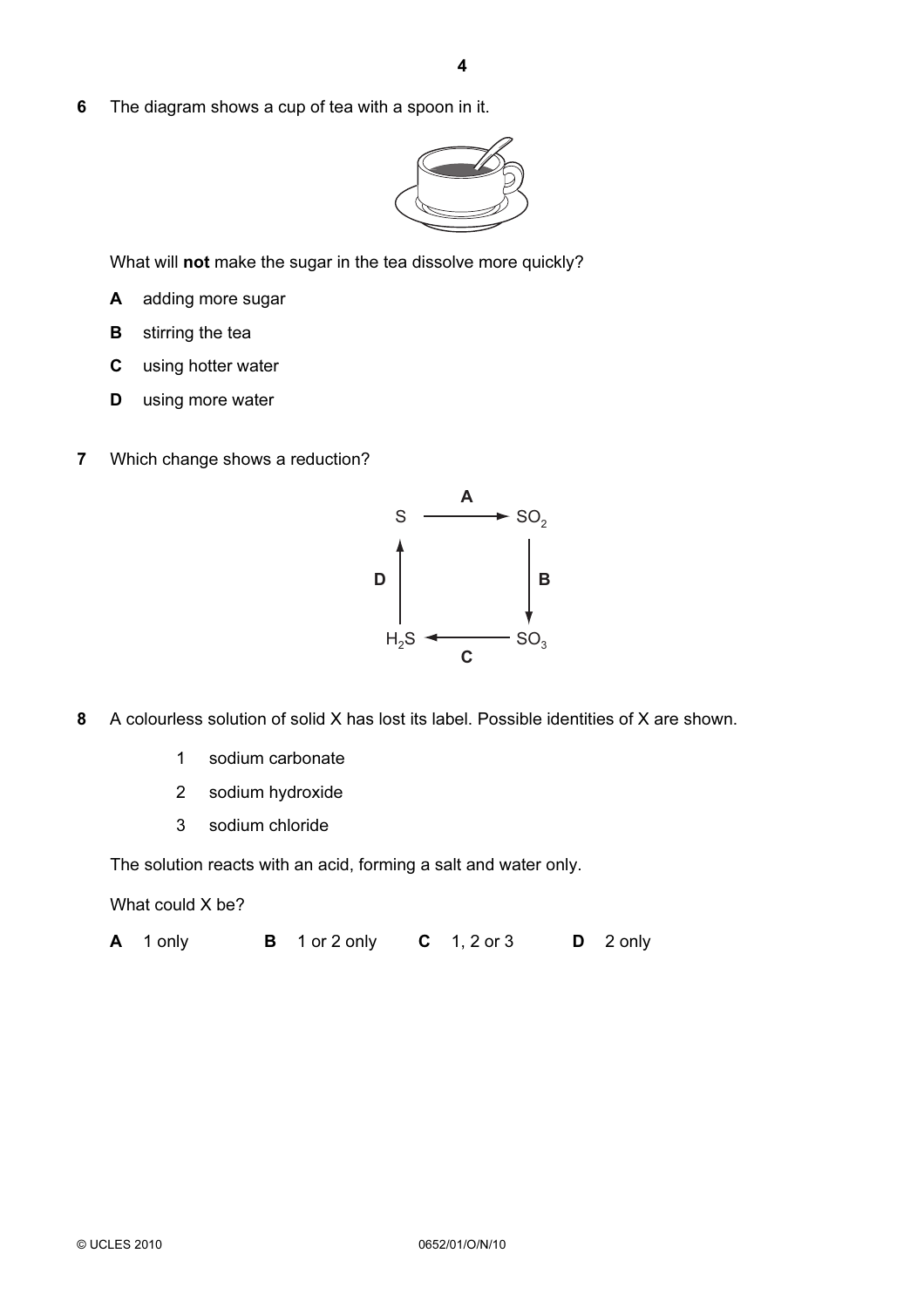9 Aqueous sodium hydroxide and aqueous ammonia each give a white precipitate when added to aqueous zinc sulfate.

What happens when an excess of each of these reagents is added?

|   | excess NaOH(aq)               | excess $NH3(aq)$              |  |
|---|-------------------------------|-------------------------------|--|
| A | precipitate dissolves         | precipitate dissolves         |  |
| в | precipitate dissolves         | precipitate does not dissolve |  |
| C | precipitate does not dissolve | precipitate dissolves         |  |
| D | precipitate does not dissolve | precipitate does not dissolve |  |

10 Which oxide is basic?

| A CO <sub>2</sub> |  |  | $B$ H <sub>2</sub> O |  | $C$ MgO |  | $D$ NO <sub>2</sub> |
|-------------------|--|--|----------------------|--|---------|--|---------------------|
|-------------------|--|--|----------------------|--|---------|--|---------------------|

11 Elements X and Y each have a proton number greater than 10 but less than 19.

The proton number of Y is 6 greater than that of X.

Which statements about elements X and Y must be correct?

|              | X is the<br>more metallic | Y is diatomic | X and Y<br>react together |
|--------------|---------------------------|---------------|---------------------------|
|              |                           |               |                           |
| в            |                           |               |                           |
| $\mathbf{C}$ |                           |               |                           |
|              |                           |               |                           |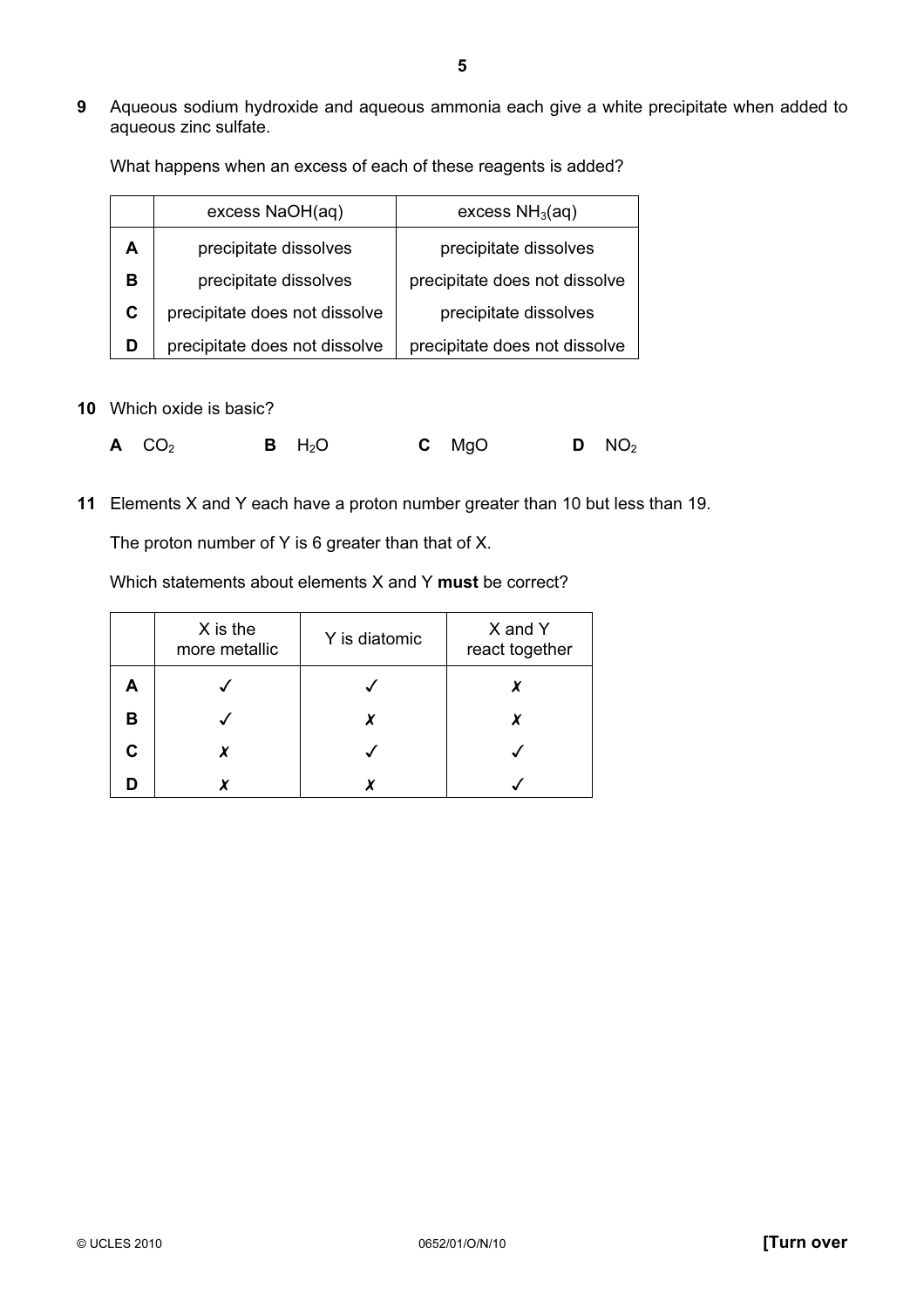# 12 Metal X

can easily be cut, reacts with chlorine, the reacts with chlorine, metal X metal X chlorine  $\setminus$ water metal X Which metal could X be?

- 
- A copper
- B iron
- C magnesium
- D potassium
- 13 Which properties of helium explain its use in filling balloons?

|              | low density | its unreactivity |
|--------------|-------------|------------------|
| Α            |             |                  |
| в            |             | x                |
| C            | x           |                  |
| $\mathbf{O}$ |             |                  |

- 14 Which substance is a malleable element that conducts electricity?
	- A aluminium
	- B bromine
	- C steel
	- D sulfur
- 15 A new container is being developed to carry food and water on long walks. It needs to be light and corrosion resistant.

Which metal would be the **most** suitable?

- A aluminium
- **B** iron
- C mild steel
- D stainless steel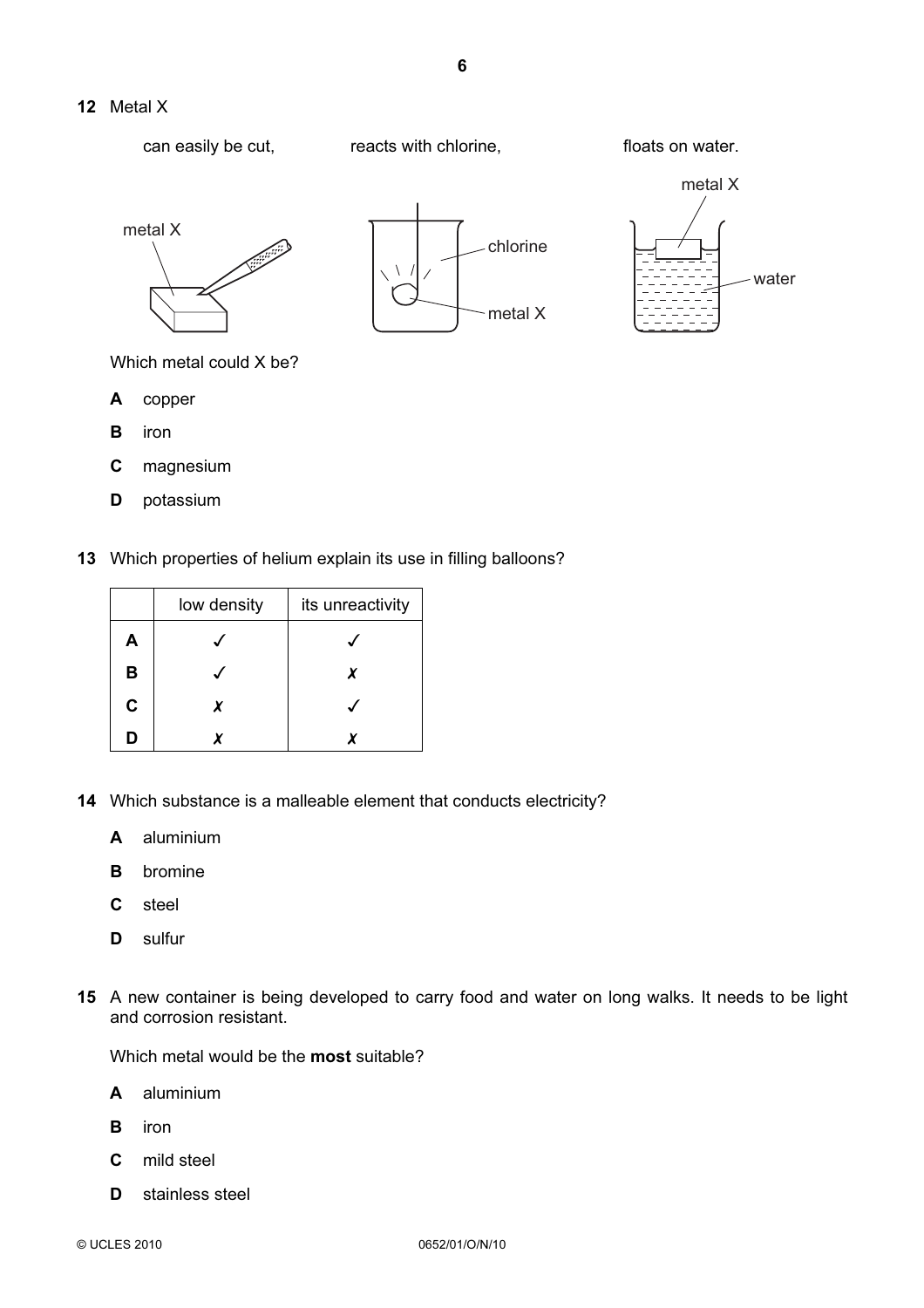- 16 Which statement is not correct?
	- A Carbon monoxide is formed by the incomplete combustion of carbon-containing substances.
	- B Car exhaust fumes can contain oxides of nitrogen.
	- C Clean air contains approximately 79% oxygen and 20% nitrogen.
	- **D** Sulfur dioxide is a common air pollutant.
- 17 Chlorine is added to water to make it safe to drink.

At which stage is chlorine added to the water?



18 The diagram shows the separation of crude oil into fractions.



### What could X, Y and Z represent?

|    | x               |                 |                 |
|----|-----------------|-----------------|-----------------|
| А  | diesel          | lubricating oil | paraffin        |
| в  | lubricating oil | diesel          | paraffin        |
| C. | paraffin        | lubricating oil | diesel          |
| ח  | paraffin        | diesel          | lubricating oil |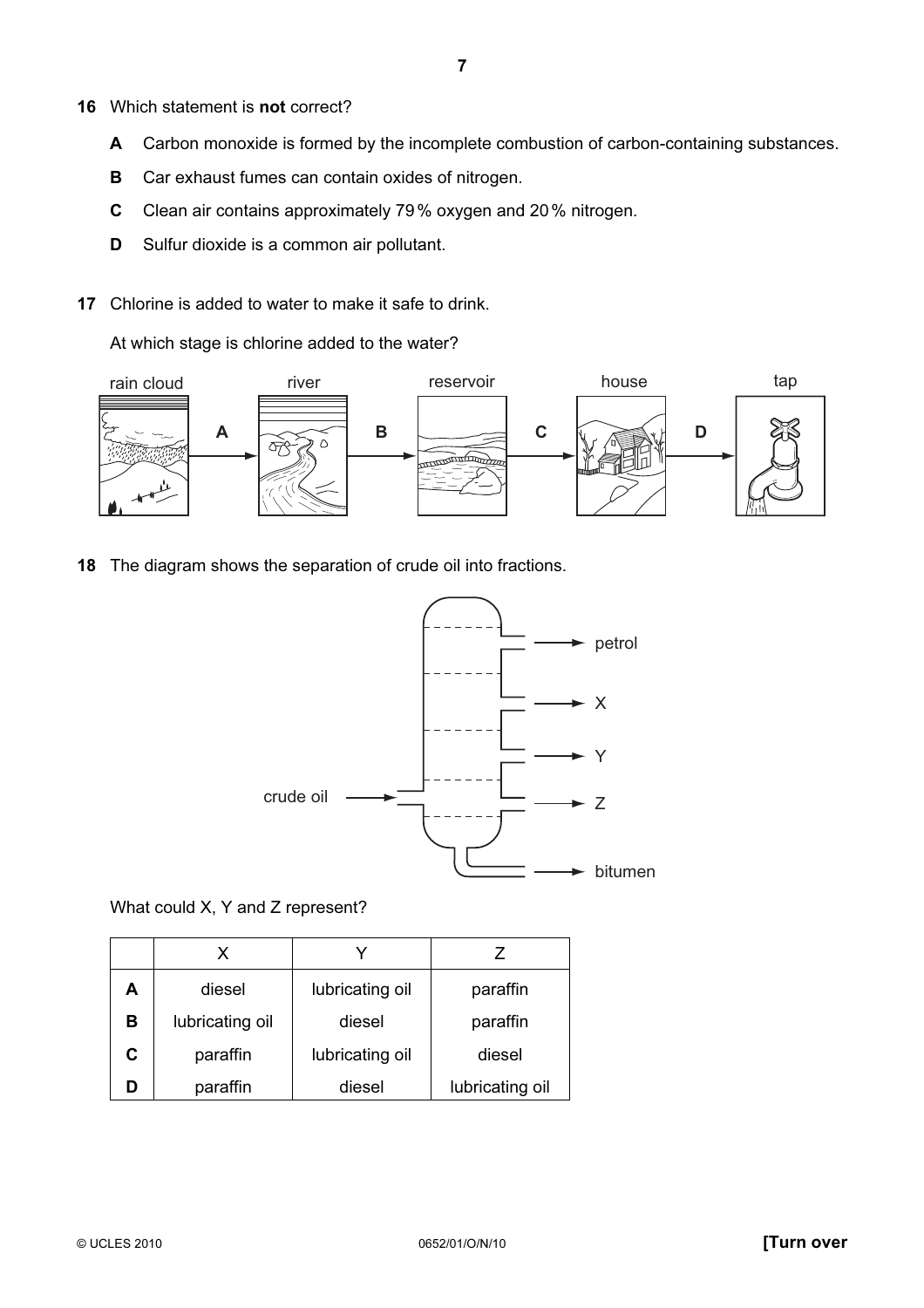- 19 A homologous series is defined as a group of compounds which have the same
	- A chain length.
	- B elements in them.
	- C functional group.
	- **D** number of carbon atoms.
- 20 A substance X decolourised aqueous bromine.

What is the name and structure of X?

|             | name   | structure                                 |
|-------------|--------|-------------------------------------------|
| A           | ethane | н<br>н<br>٠H<br>н-<br>- 1<br>Γ.<br>Н<br>Н |
| B           | ethane | н<br>н<br>=C<br>Н<br>н                    |
| $\mathbf C$ | ethene | н<br>Η<br>٠H<br>Η۰<br>. .<br>Ĥ<br>Н       |
| D           | ethene | н<br>н<br>=೧                              |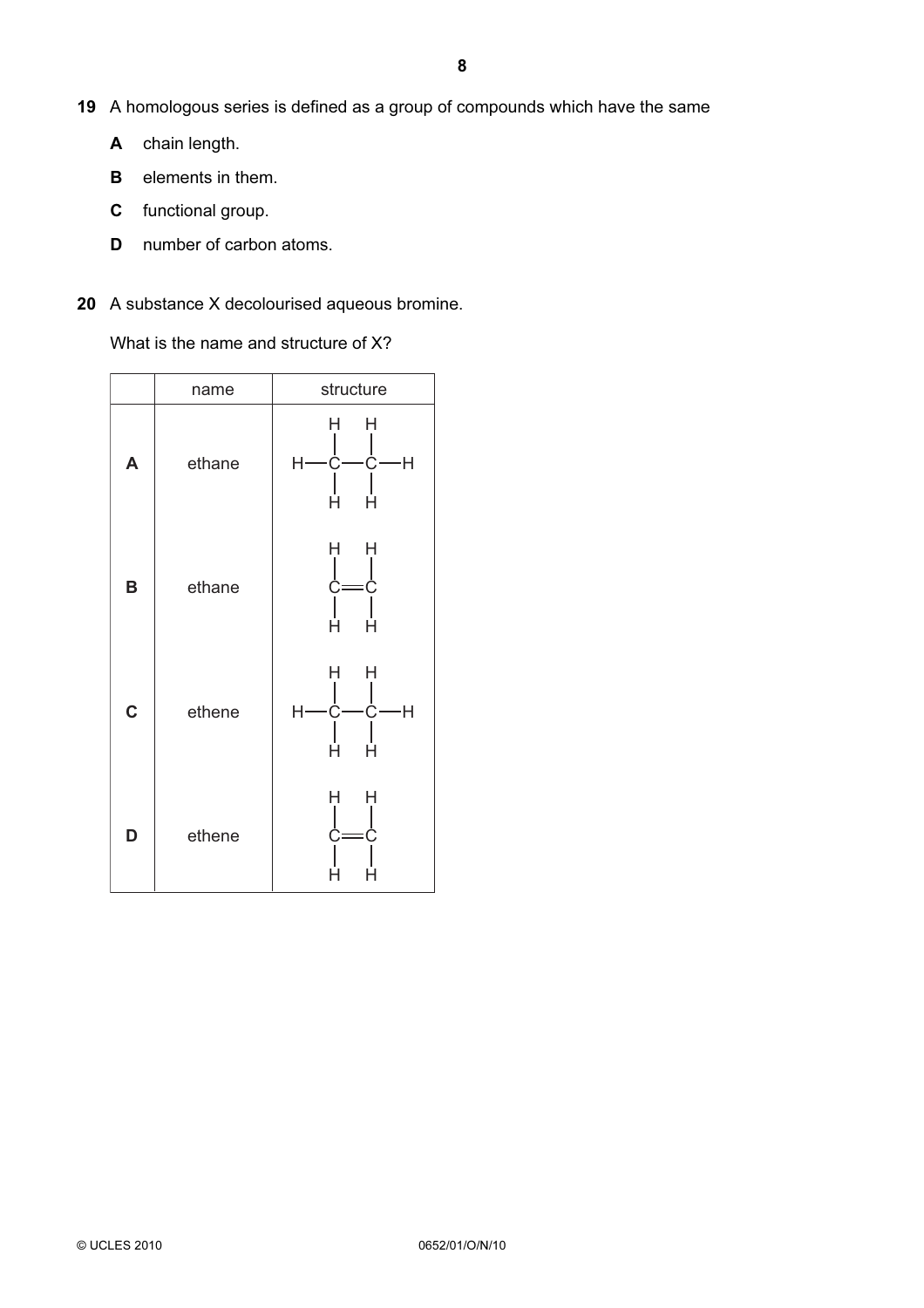21 The diagram shows a child's building block. Its volume and maximum height are determined.



Which instruments are used?

|   | to determine the<br>volume | to measure the<br>maximum height |
|---|----------------------------|----------------------------------|
| А | balance                    | rule                             |
| в | measuring cylinder         | rule                             |
| C | rule                       | balance                          |
|   | rule                       | measuring cylinder               |

22 The graph shows the speed of a bicycle and the speed of a car during the first minute after they start to move.



Compared with the car, the bicycle

- A has a greater initial maximum acceleration.
- **B** has a greater steady speed.
- C reaches its steady speed later than the car.
- D travels further.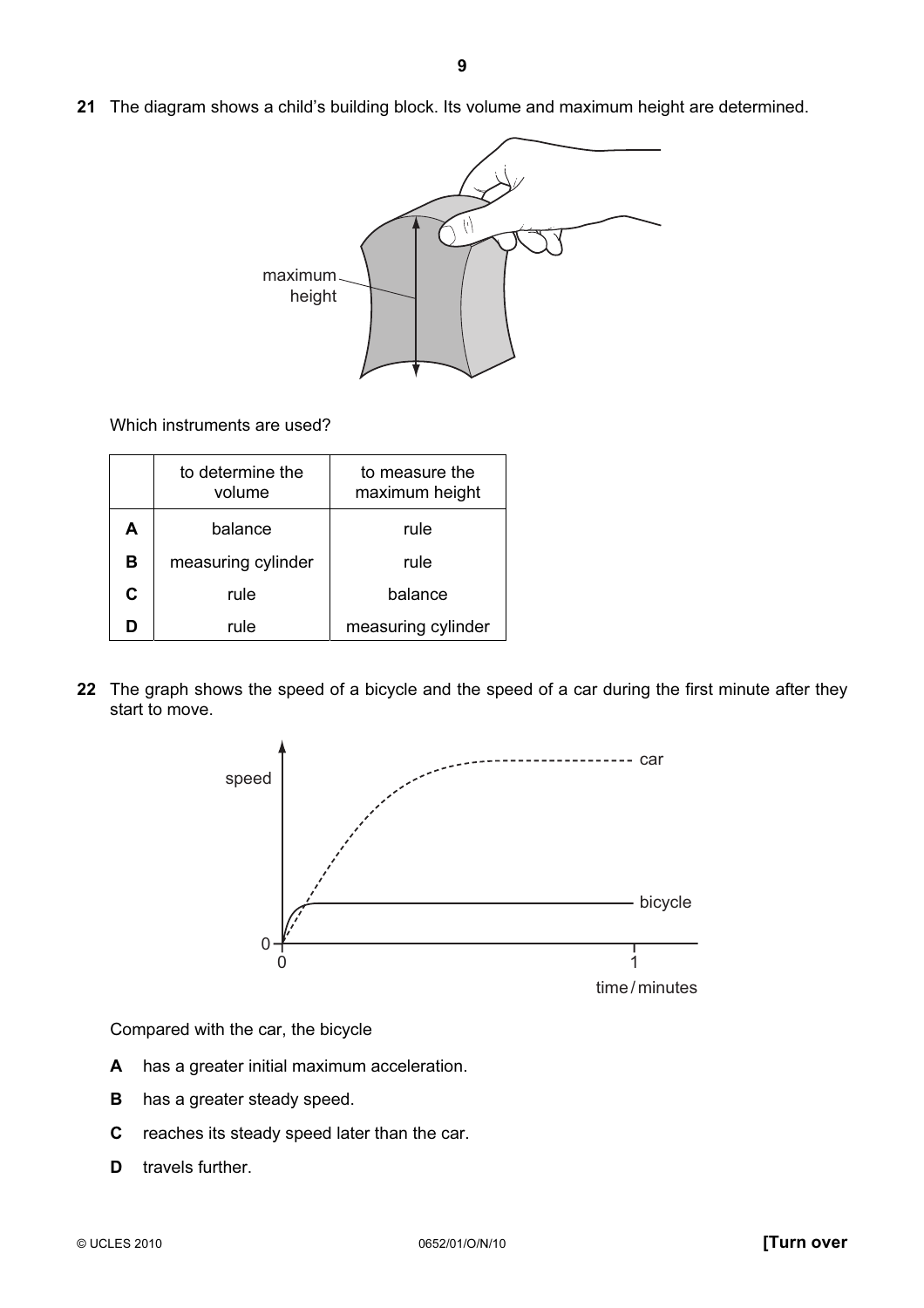23 The mass of a full bottle of cooking oil is 1.30kg.

When exactly half of the oil has been used, the mass of the bottle plus the remaining oil is 0.90kg.



24 Ice has a density of 900 kg/m<sup>3</sup>, and liquid water has a density of 1000 kg/m<sup>3</sup>.

What happens to a block of ice as it melts?

- A Its mass decreases.
- **B** Its mass increases.
- C Its volume decreases.
- **D** Its volume increases.
- 25 A hole is drilled in a square tile. The diagram shows the tile hanging freely on a nail. Where is the centre of gravity of the tile?

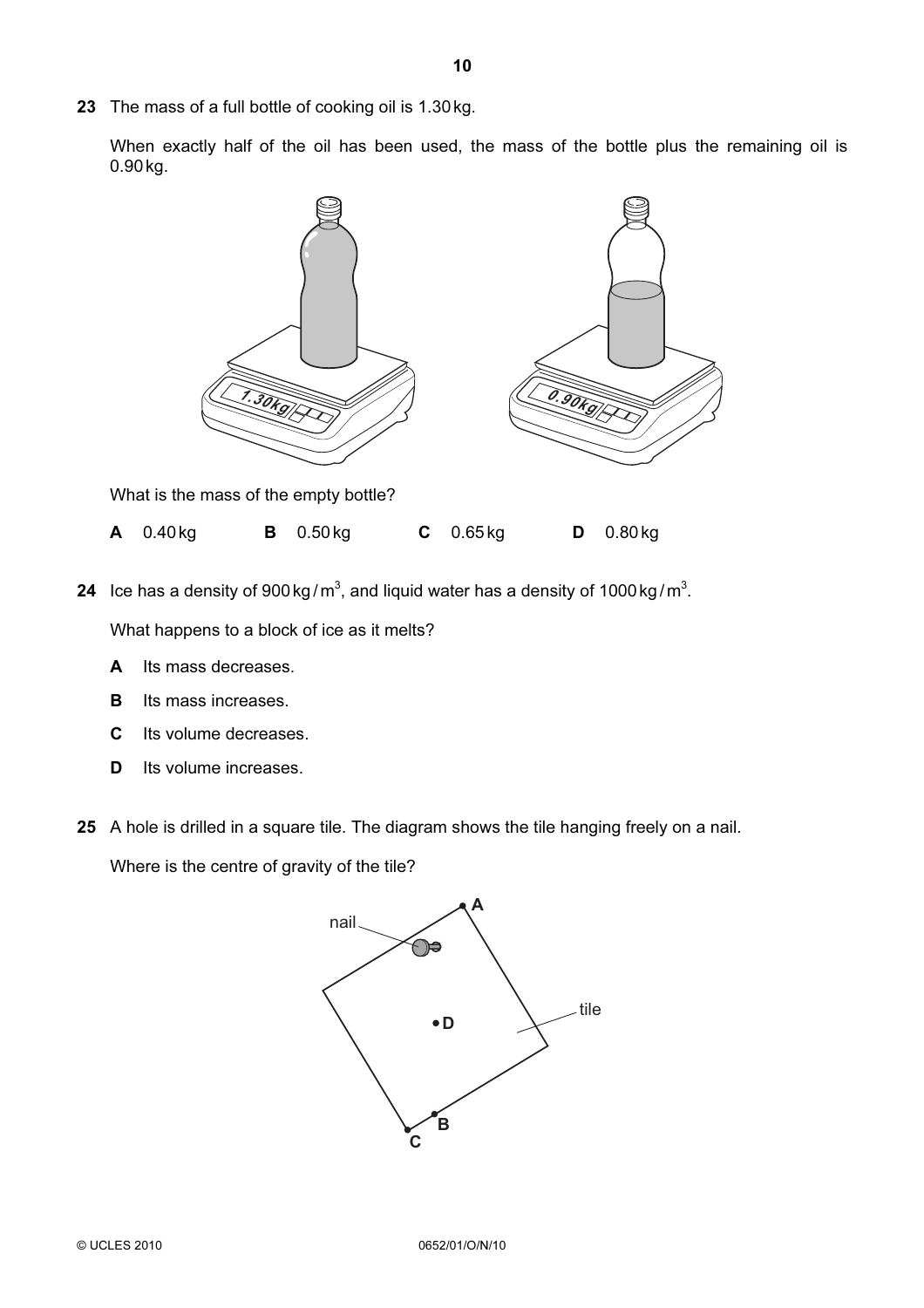The cyclist applies his brakes and the cycle stops at point Y.



11

Which energy changes have taken place between X and Y?

- **A** gravitational potential  $\rightarrow$  internal (heat)  $\rightarrow$  kinetic
- **B** gravitational potential  $\rightarrow$  kinetic  $\rightarrow$  internal (heat)
- **C** kinetic  $\rightarrow$  gravitational potential  $\rightarrow$  internal (heat)
- **D** kinetic  $\rightarrow$  internal (heat)  $\rightarrow$  gravitational potential
- 27 What would be suitable to use as a fixed point for a thermometer?
	- A a lit Bunsen burner
	- **B** a melting ice cube
	- C hot water in a bath
	- D refrigerated milk
- 28 A fridge is fitted with a cooling unit and an oven is fitted with a heater.

The cooling unit can be fitted either at the top or at the bottom of the fridge, and the heater can be fitted either at the top or at the bottom of the oven.

Which row shows the best position to fit the cooling unit and the heater?

|   | cooling unit | heater |
|---|--------------|--------|
| А | bottom       | bottom |
| в | bottom       | top    |
| C | top          | bottom |
|   | top          | top    |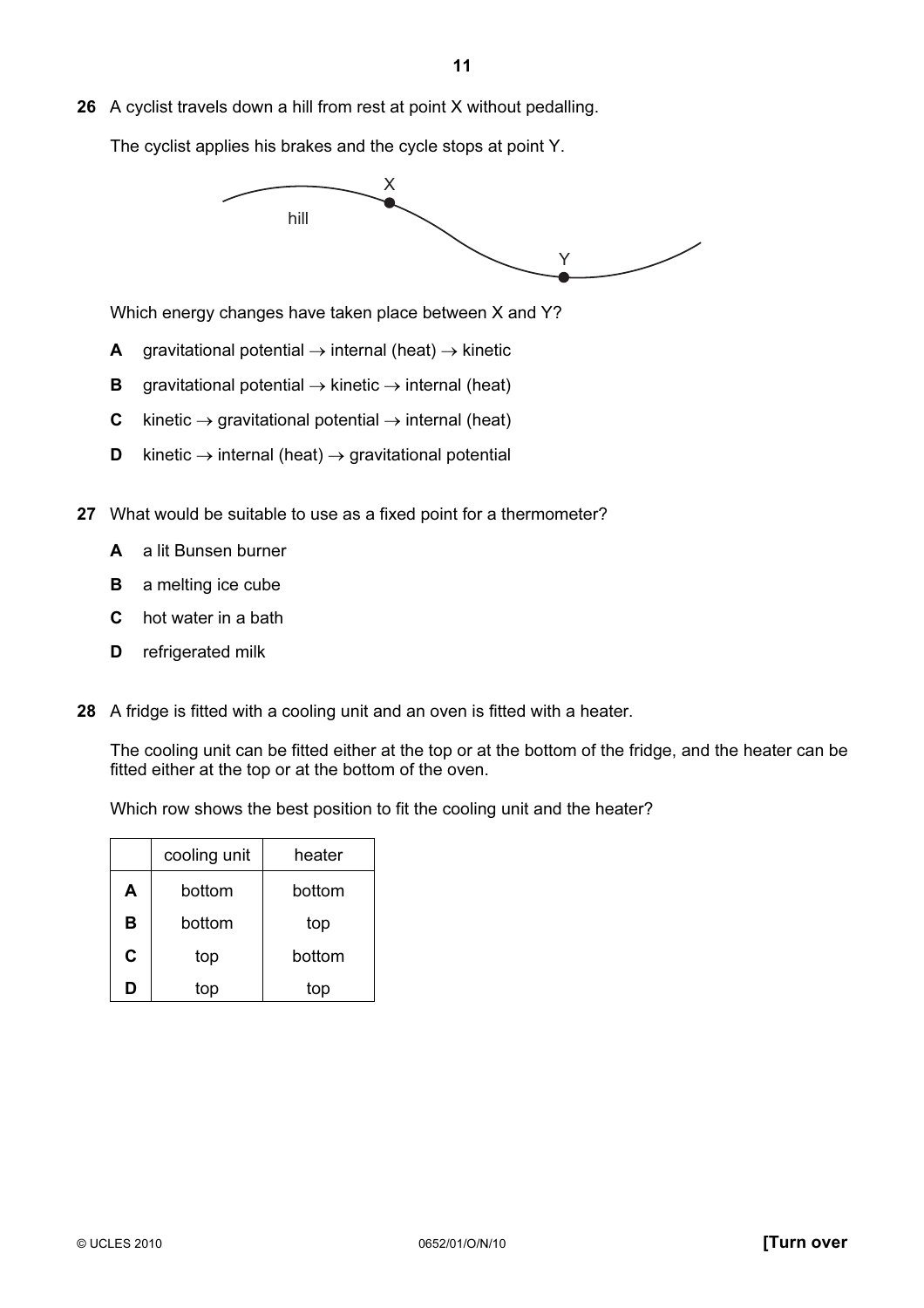29 The diagram represents a water wave.



Which row shows the amplitude and the wavelength of the waves?

|   | amplitude/m | wavelength/m |
|---|-------------|--------------|
| А |             | 2            |
| в |             |              |
| C | 2           | 2            |
|   |             |              |

30 What is the correct order of waves in the electromagnetic spectrum?

|   | shortest wavelength |               | longest wavelength |
|---|---------------------|---------------|--------------------|
| А | gamma-rays          | radio waves   | visible light      |
| в | gamma-rays          | visible light | radio waves        |
| C | visible light       | gamma-rays    | radio waves        |
| D | visible light       | radio waves   | gamma-rays         |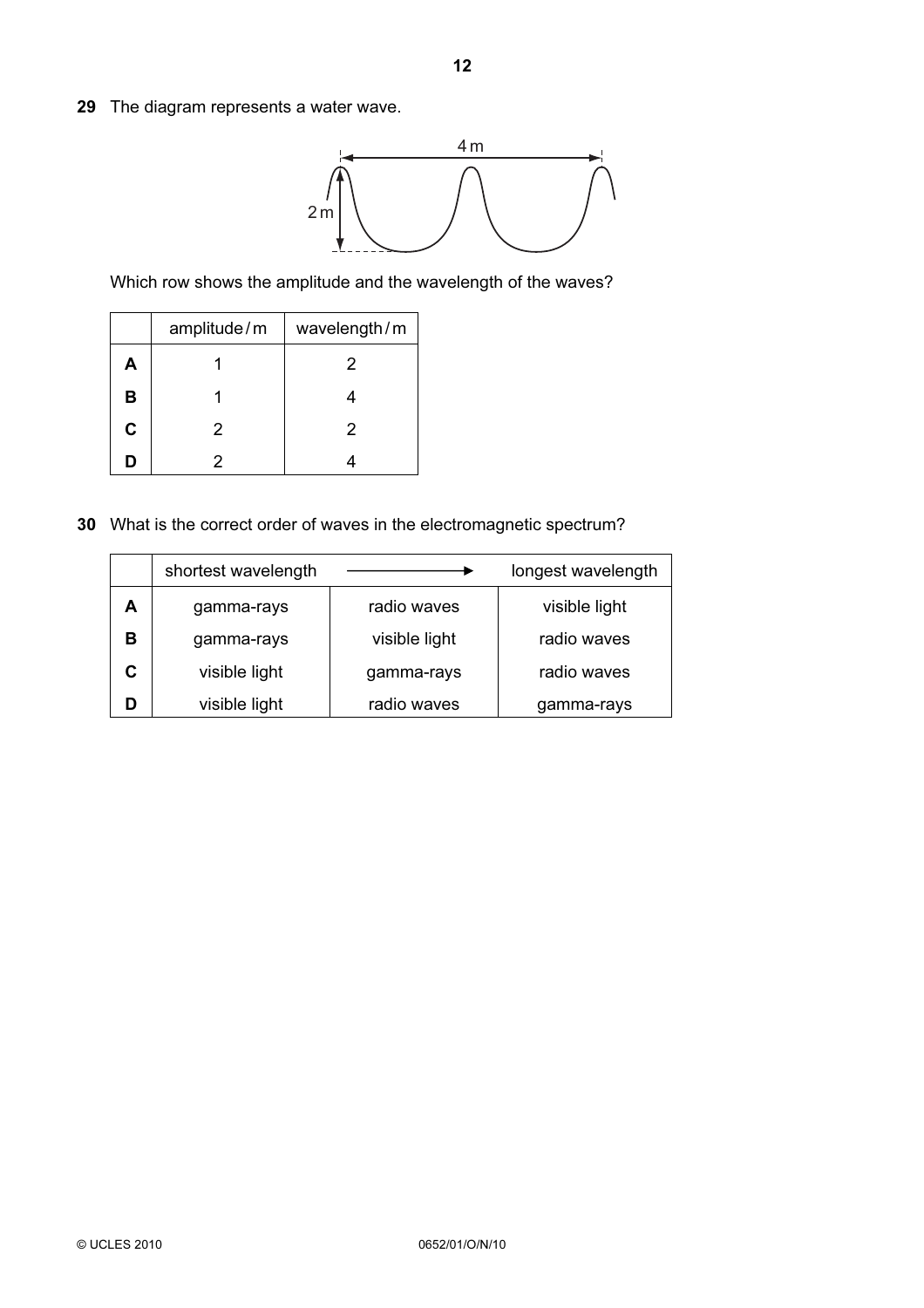

31 The diagram shows a section through a mirror made of thick glass with a metal coating.

32 The diagrams represent four different sound waves shown on the screen of an oscilloscope. The controls of the oscilloscope are set the same in each case.

Which diagram represents the sound with the highest frequency?

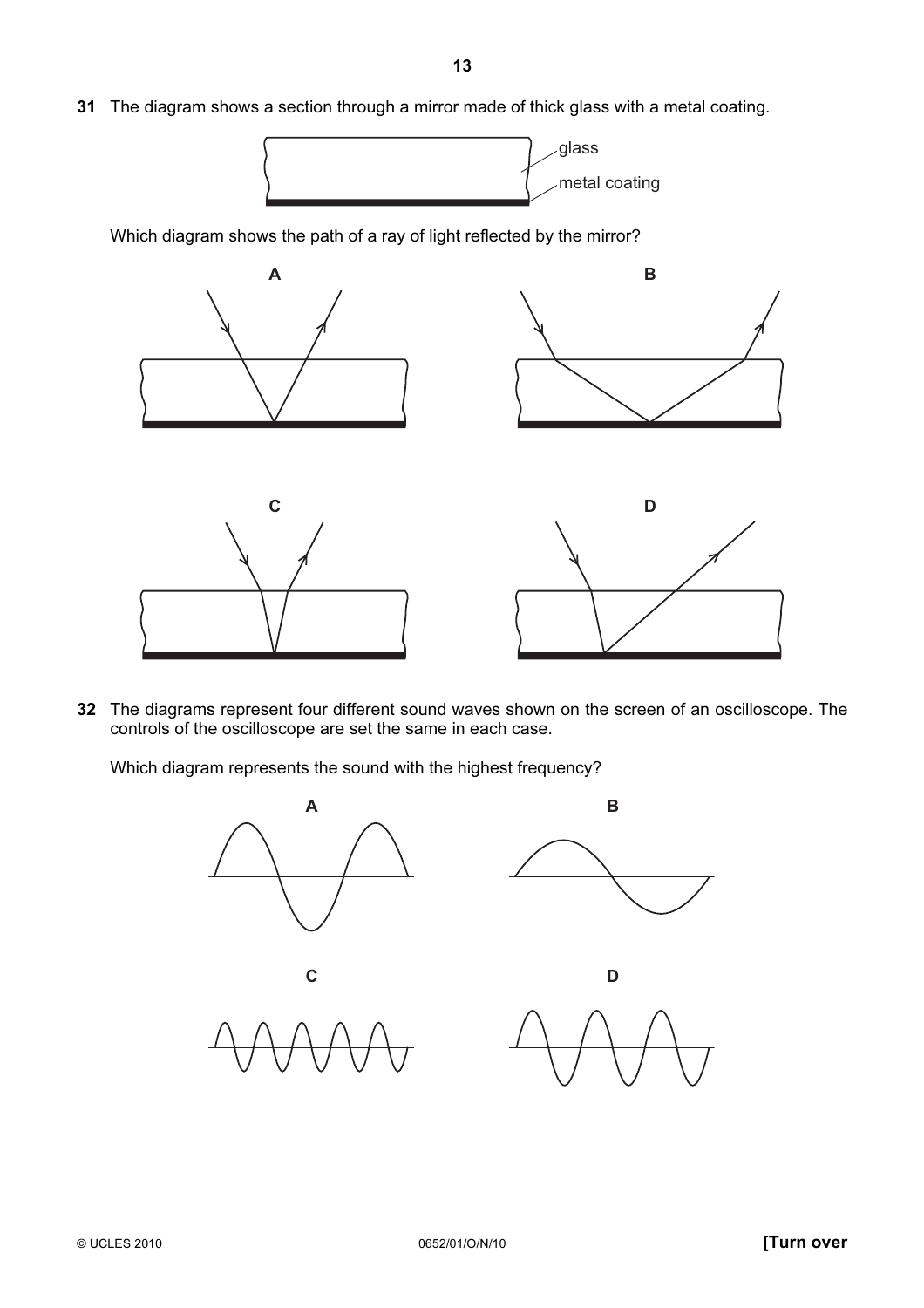33 Two plotting compasses are positioned, one at each end of an unmagnetised iron rod, which is positioned in an east-west direction.



Which diagram shows the directions of the pointers of the plotting compasses?



34 A car headlamp takes a current of 3.0A when connected to a 12.0V battery.

What is the resistance of the bulb when it is lit?

 $\overline{A}$  0.25Ω B 4.0Ω C 15Ω D 36Ω

35 When a plastic comb is placed next to a small piece of aluminium foil hanging from a nylon thread, the foil is repelled by the comb.

Why is this?

- A The comb is charged and the foil is uncharged.
- **B** The comb is uncharged and the foil is charged.
- C The comb and the foil have charge of opposite signs.
- **D** The comb and the foil have charge of the same sign.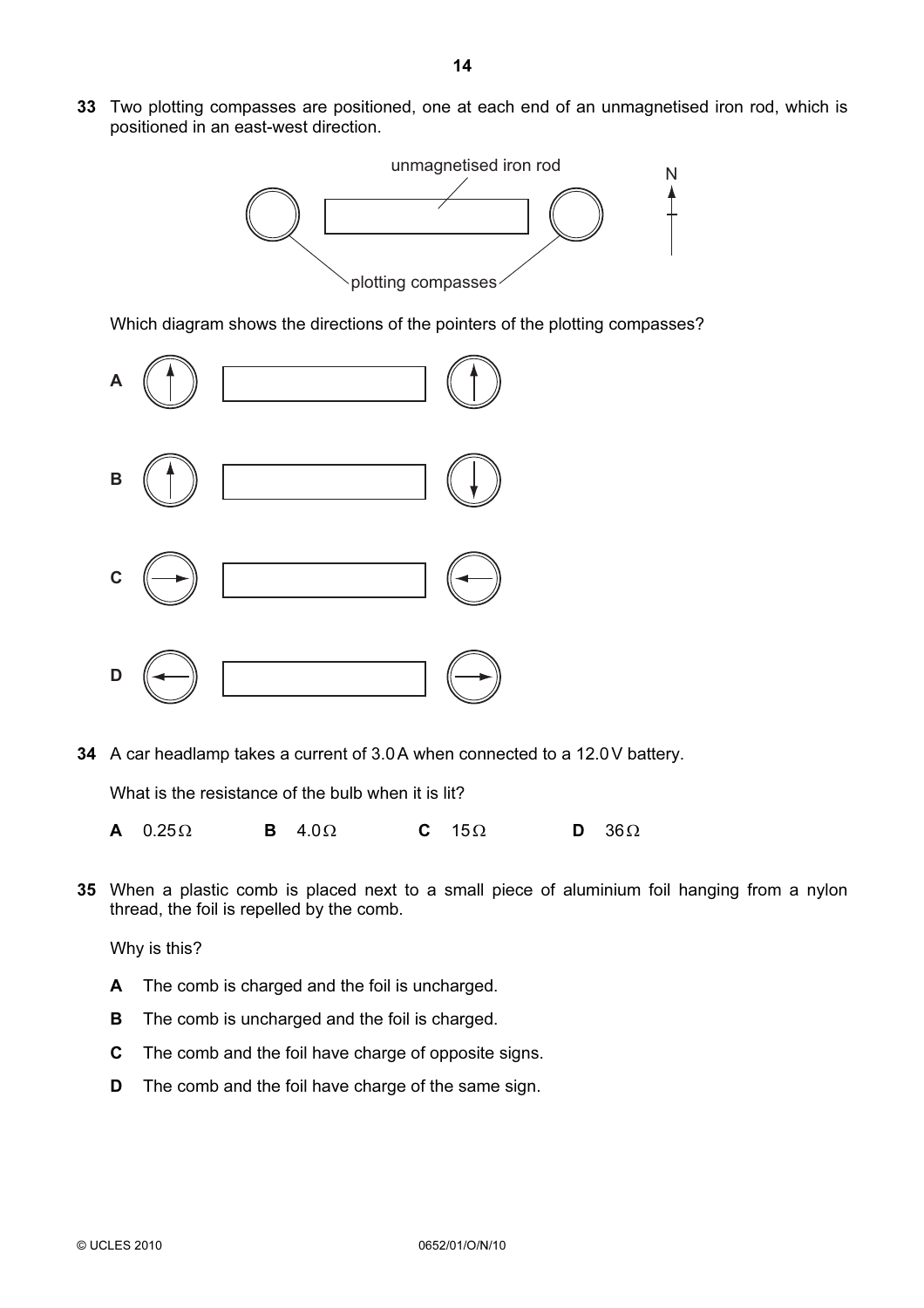36 In a car, the headlamps H are controlled by switch X. The foglamp F is controlled by switch Y, but only comes on if the headlamps are also switched on.

Which circuit would allow all the lamps to work as above and at full brightness (12V each)?



37 A mains electrical circuit uses insulated copper cable and the cable overheats.

To prevent the cable overheating, how should the cable be changed, and why?

- A Use thicker copper cable which has less resistance.
- **B** Use thicker insulation which stops the heat escaping.
- C Use thinner copper cable which has more resistance.
- D Use thinner insulation which allows less heat to escape.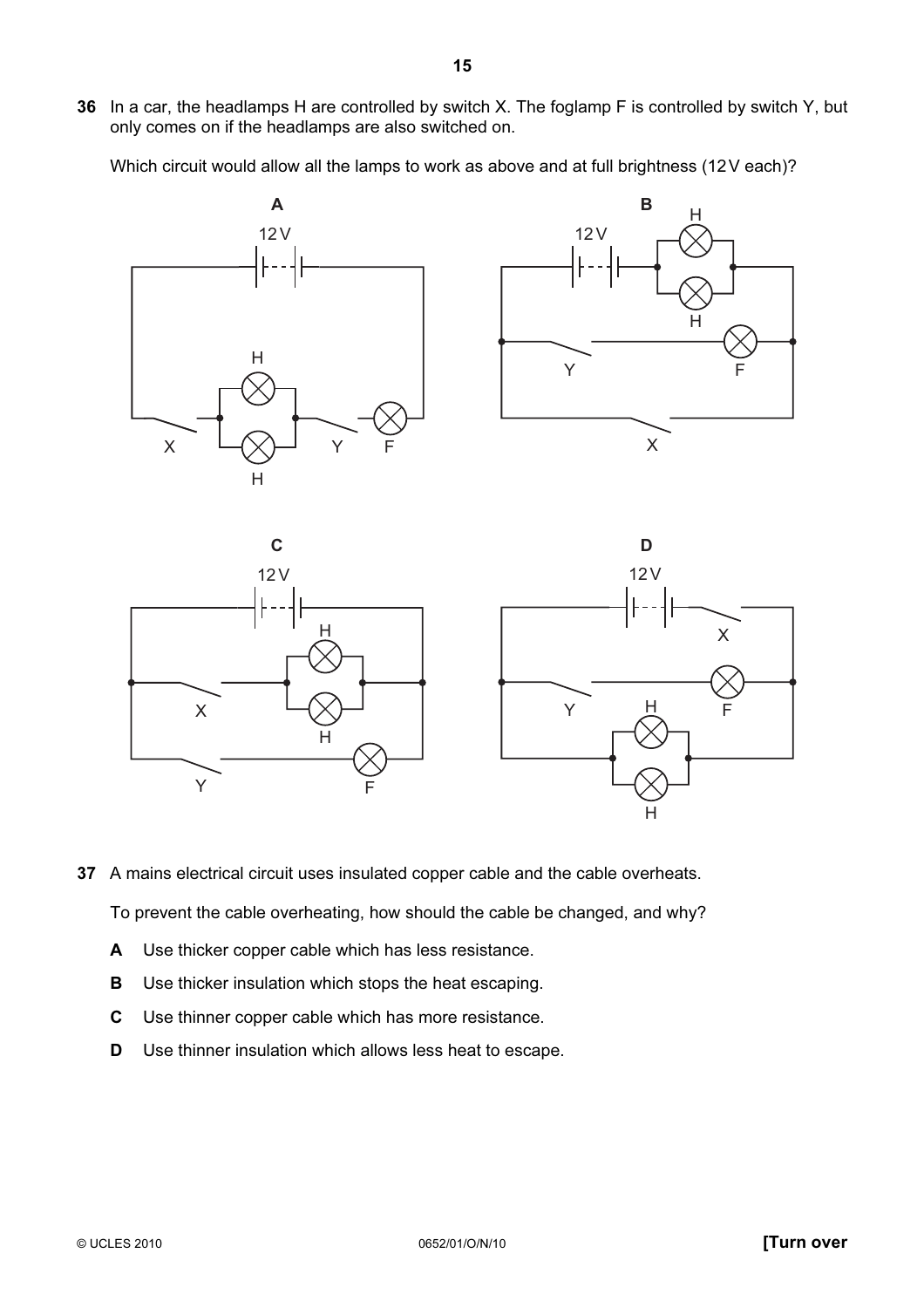38 In a cathode ray tube, cathode rays are emitted by a filament.

Which line could show the path the rays take, with the connections as shown in the diagram?



**39** The half-life of the radioactive isotope caesium  $^{137}_{55}$ Cs is 30 years.

Starting with 30 grams of the isotope, what mass of the isotope remains after 90 years?

- A 10.0 grams
- B 7.50 grams
- C 3.75 grams
- $D$  1.25 grams
- **40** What is the number of protons in an atom of  ${}^{222}_{86}$ Rn?
	- **A** 86 **B** 136 **C** 222 **D** 308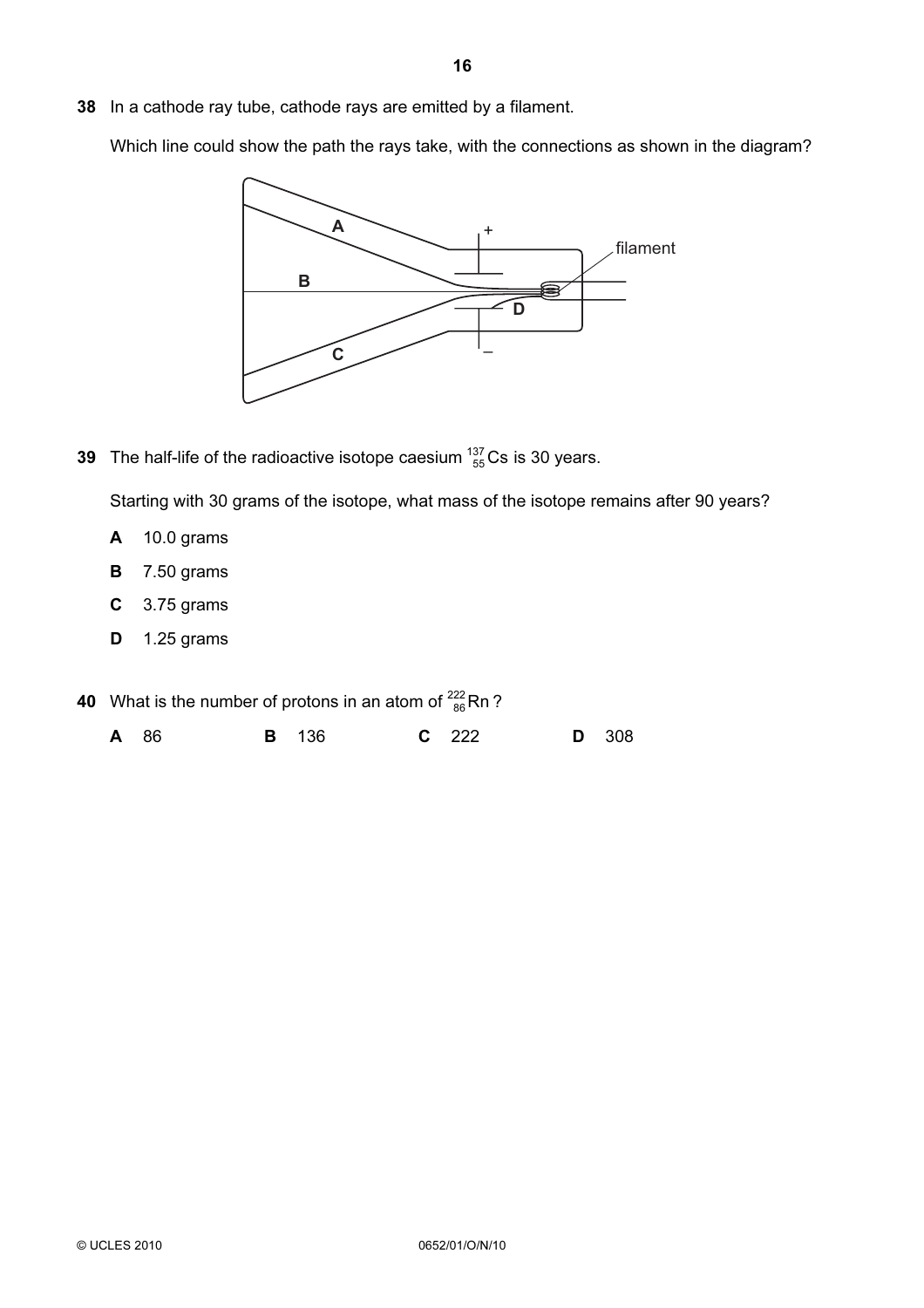## BLANK PAGE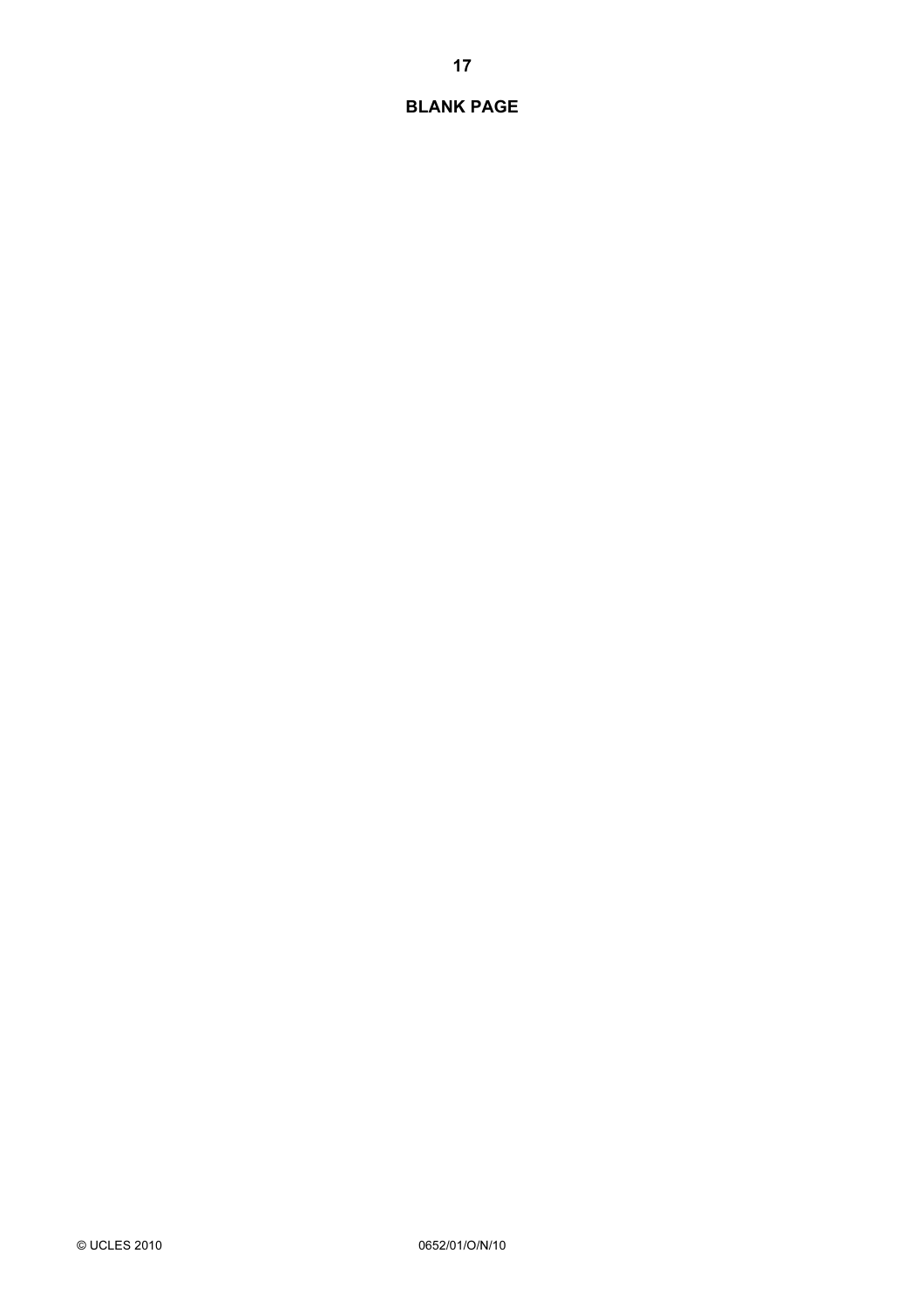## BLANK PAGE

18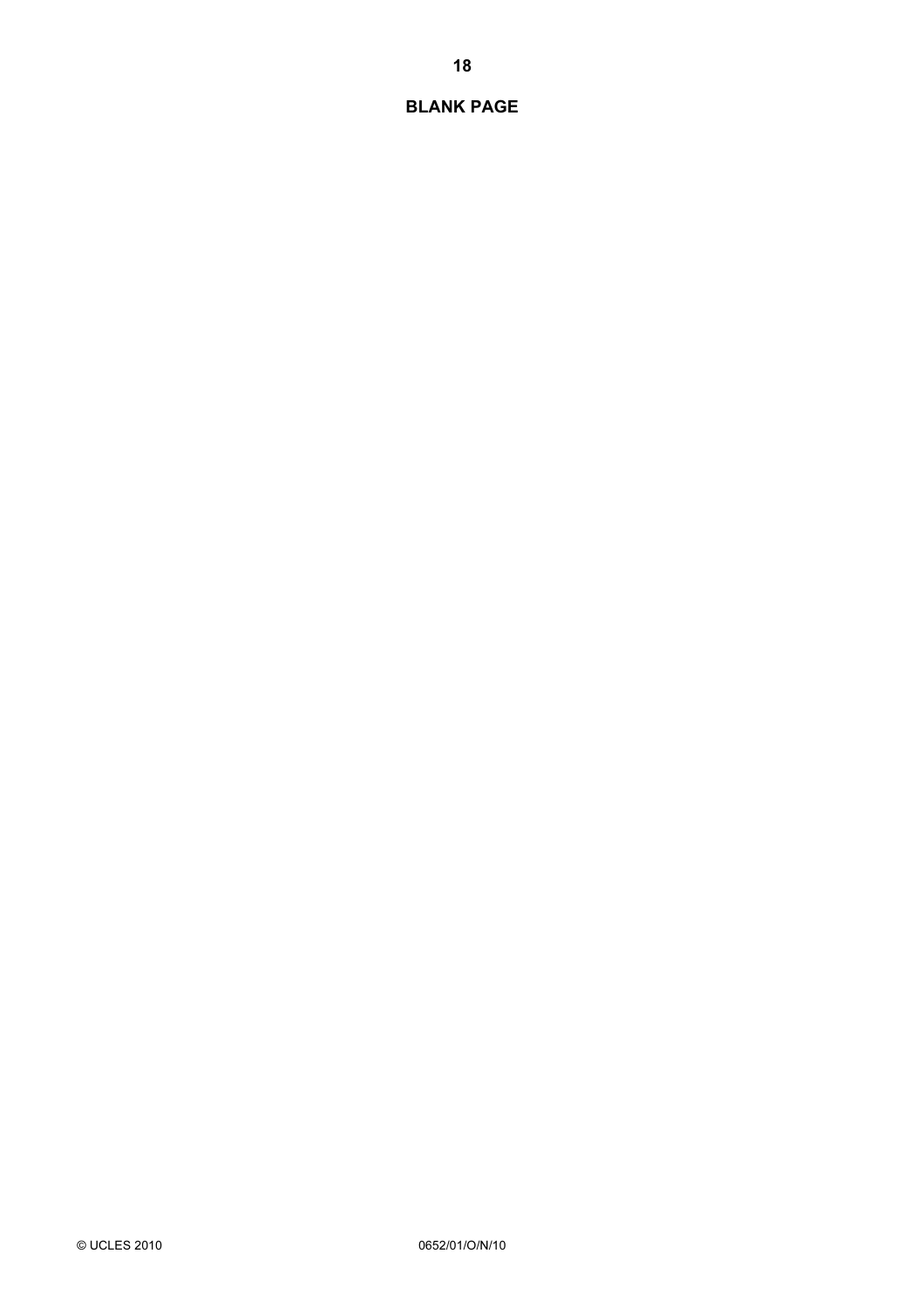## BLANK PAGE